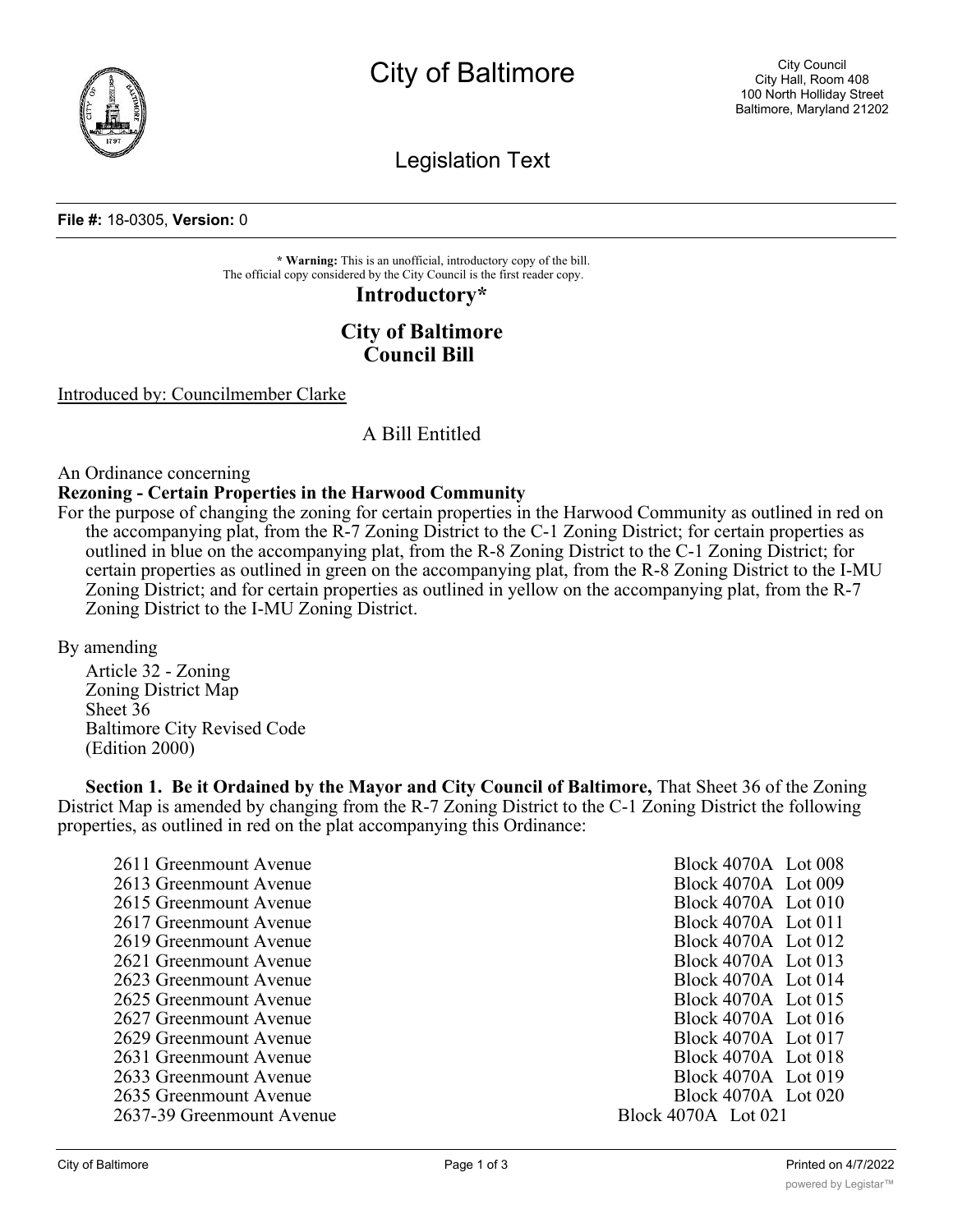| 2641 Greenmount Avenue<br>2643 Greenmount Avenue                           | Block 4070A Lot 023<br>Block 4070A Lot 024                                                         |
|----------------------------------------------------------------------------|----------------------------------------------------------------------------------------------------|
| 2645 Greenmount Avenue<br>2647 Greenmount Avenue<br>2649 Greenmount Avenue | Block 4070A Lot 025<br>Block 4070A Lot 026<br>Block 4070A Lot 027                                  |
| 2651 Greenmount Avenue<br>2701 Greenmount Avenue<br>2703 Greenmount Avenue | Block 4070A Lot 028<br>Block 4071<br>Lot $001$<br><b>Block 4071</b><br>Lot $002$                   |
| 2705 Greenmount Avenue<br>2707 Greenmount Avenue<br>2709 Greenmount Avenue | <b>Block 4071</b><br>Lot $003$<br><b>Block 4071</b><br>Lot $004$<br><b>Block 4071</b><br>Lot $005$ |
| 2711 Greenmount Avenue<br>2713 Greenmount Avenue                           | <b>Block 4071</b><br>Lot $006$<br><b>Block 4071</b><br>Lot $007$                                   |
| 2715 Greenmount Avenue<br>2717 Greenmount Avenue<br>2719 Greenmount Avenue | <b>Block 4071</b><br>Lot $008$<br><b>Block 4071</b><br>Lot $009$<br><b>Block 4071</b><br>Lot $010$ |

**Section 2. And be it further ordained,** That Sheet 36 of the Zoning District Map is amended by changing from the R-8 Zoning District to the C-1 Zoning District the following properties, as outlined in blue on the plat accompanying this Ordinance:

| 500 East $27th$ Street           |           | <b>Block 4071</b> |
|----------------------------------|-----------|-------------------|
| 502 East 27th Street             | Lot $057$ | <b>Block 4071</b> |
|                                  | Lot $056$ |                   |
| 504 East $27th$ Street           | Lot $055$ | <b>Block 4071</b> |
| 506 East $27th$ Street           |           | <b>Block 4071</b> |
| 508 East $27th$ Street           | Lot $054$ | <b>Block 4071</b> |
| 510 East 27th Street             | Lot $053$ | <b>Block 4071</b> |
|                                  | Lot $052$ |                   |
| 501 East 27th Street             | Lot $029$ | Block 4070A       |
| 503 East 27 <sup>th</sup> Street | Lot $030$ | Block 4070A       |
| 505 East $27th$ Street           |           | Block 4070A       |
| 507 East 27th Street             | Lot $031$ | Block 4070A       |
| 509 East 27th Street             | Lot $032$ | Block 4070A       |
|                                  | Lot $033$ |                   |
| 511 East 27th Street             | Lot $034$ | Block 4070A       |
|                                  |           |                   |

**Section 3. And be it further ordained,** That Sheet 36 of the Zoning District Map is amended by changing from the R-8 Zoning District to the I-MU Zoning District the following properties, as outlined in green on the plat accompanying this Ordinance:

| 2632 Mathews Street | Block 4070A |  |
|---------------------|-------------|--|
|                     | Lot $047$   |  |
|                     |             |  |